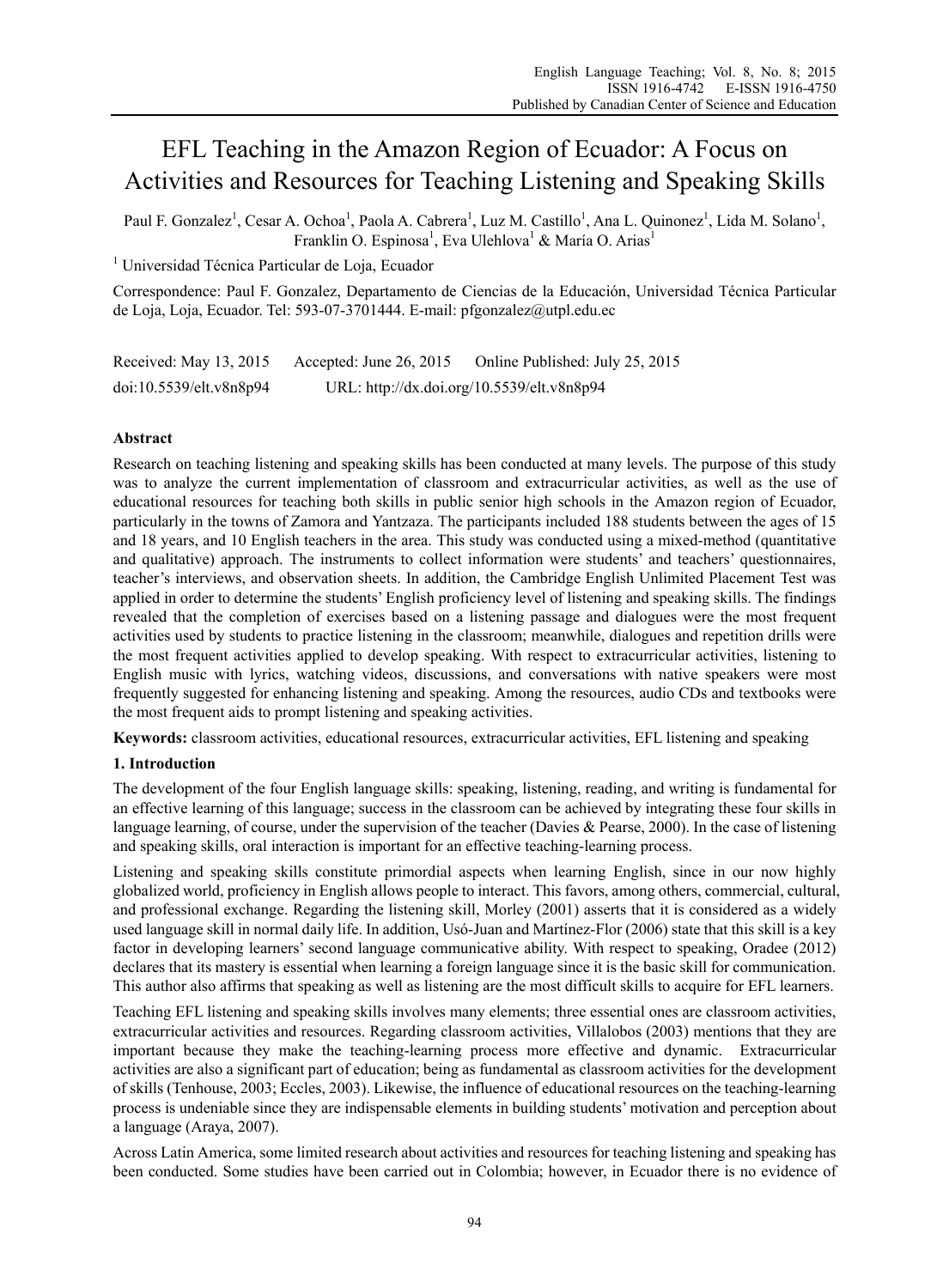scientific research on this topic. Therefore, this study seeks to analyze the current implementation of the aforementioned elements for teaching EFL listening and speaking skills in public high schools in the Amazon region of Ecuador. Additionally, it aims to provide the education community with pertinent recommendations related to activities and resources to improve listening and speaking skills.

#### **2. Literature Review**

#### *2.1 Communicative Competence: Listening and Speaking*

Learners not only need to acquire the linguistic but also the pragmatic knowledge of the target language to be able to effectively use it in real-life situations (Hedgcock, 2002). Consequently, to be competent, both linguistically and pragmatically, one needs the exposure and use of the target language; thus, without sufficient exposure, it would not be possible to develop communicative competence (Kasper, 1997).

When acquiring a second or foreign language, the main purpose of the learner is to have proper communicative skills. From the four language skills (reading, writing, listening and speaking), Kurita (2012) claims that listening comprehension is essential in language learning since learners want to understand second language speakers. Additionally, Morley (2001) indicates that listening is considered as the most widely used language skill in normal daily life. Besides, Usó-Juan and Martínez-Flor (2006) state that this skill has been considered as the most difficult one out of the four skills to learn and it plays a key role in developing learners' second language communicative ability.

Concerning the speaking skill, Lightbown and Spada (2006) explain that "speaking in the target language requires more than one mental task at one time like choosing words, pronouncing them, and stringing them together with the appropriate grammatical markers". Moreover, Oradee (2012) remarks that speaking is considered as the most essential skill when learning a foreign language since it is the basic ability for communication. This author also states that speaking as well as listening are the most difficult ones to be acquired by EFL learners.

Given the fact that communicative competence is the goal of a language classroom, instruction needs to point towards all its components: organizational, pragmatic, strategic, and psychomotor. Communicative goals are best achieved by giving due attention to language use and not just usage, to fluency and not just accuracy, to authentic language and contexts, and to students' eventual need to apply classroom learning to previously unrehearsed contexts in the real world (Brown, 2001).

## *2.2 Activities and Resources for Teaching Listening and Speaking*

First of all, it is necessary to point out that teaching-learning activities could be implemented in the classroom in order to make the learning process more effective and dynamic. These types of activities must be properly selected in order to encourage students' participation (Villalobos, 2003); classroom activities are also important to get students involved in the learning process (Stepanyan et al., 2009).

Using communicative skills outside the classroom is also important in the learners' language development (Nunan, 1991). For this reason, extracurricular tasks are a significant part of education; indeed, they are as essential as classroom activities for practicing the language skills (Tenhouse, 2003; Eccles, 2003). Additionally, extracurricular activities are connected to learners' autonomy (Gao, 2009), and provide students with opportunities to discover and develop skills by doing exercises for achievement.

Another aspect that has a significant effect on language learning is the use of educational resources. According to Araya (2007), the influence of educational resources on the teaching-learning process cannot be underestimated, so teachers must be aware of their use in the classroom. The author also states that educational resources are essential elements in building students' motivation and perception about a language.

## *2.3 Teaching Listening*

Listening, out of the four language skills, has long been considered the most challenging and difficult one by both foreign language teachers and students. Although listening is a challenging skill to achieve, it is a fundamental component of language learning. On average, it is expected to listen twice as much as one speaks, four times more than one reads, and five times more than one writes (Rivers, 1981; Weaver, 1972); therefore, the importance of this skill is undeniable.

In order to teach listening, there are some factors that affect the acquisition of this skill. In this context, Pourhossein and Reza (2011) state that the significance of listening, the study of its teaching theory, and the use of the most advanced listening teaching methods are the most crucial factors.

Regarding teaching methods, Pourhossein and Reza (2011) claim that the communicative approach is the method that teachers should use to meet the needs of the students and obtain as a result efficient English speakers and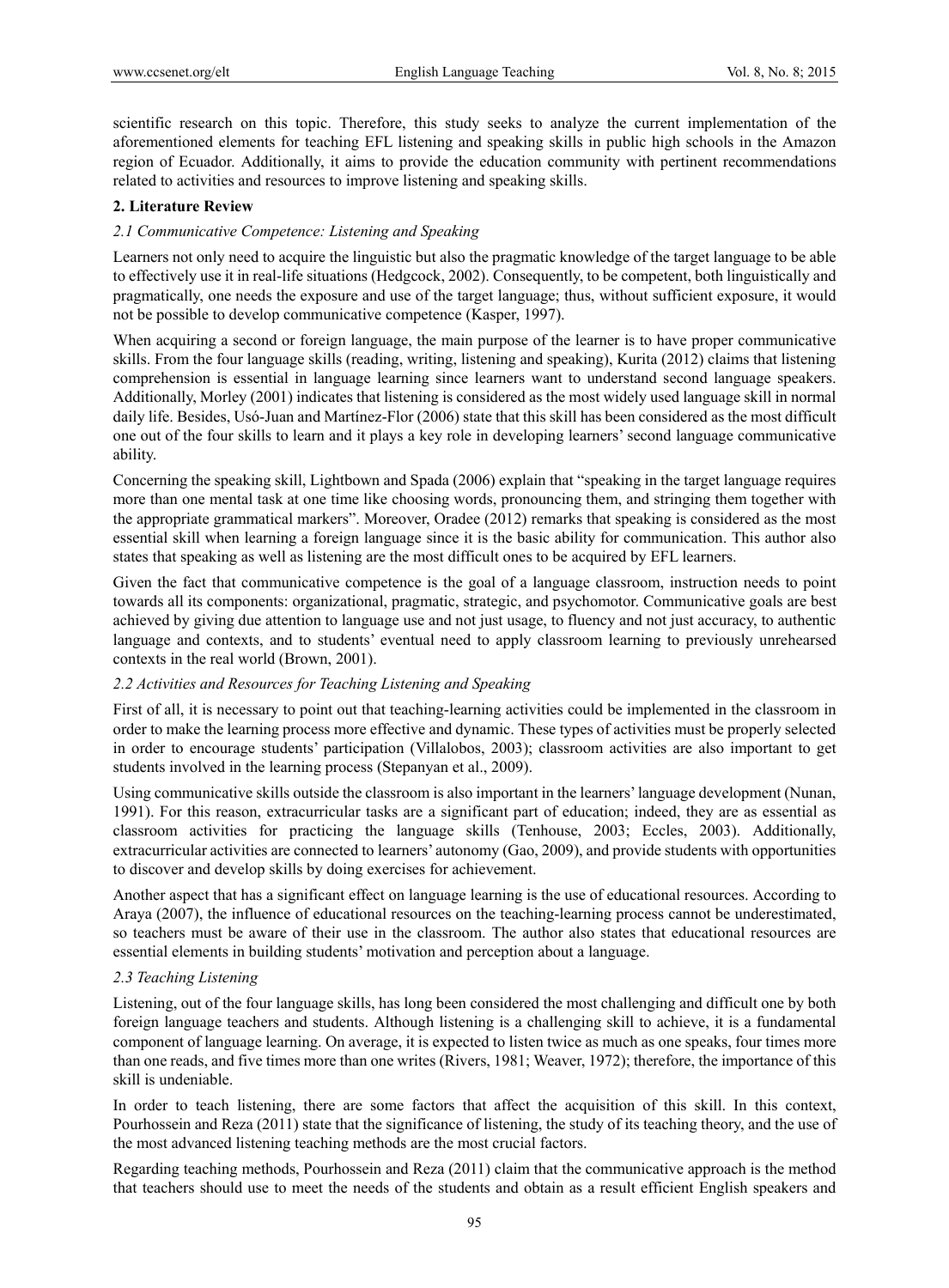listeners. They state that English must be taught as a tool for communication and that the listening ability must be at the core of teaching practice.

#### 2.3.1 Activities and Resources

According to Agustina and Puspawati (as cited in Cahyono & Widiati, 2009), activities for teaching listening can be divided into three stages: pre-listening, while-listening and post-listening. These authors recommend that the pre-listening stage can be used to introduce new vocabulary. The while-listening activities involve checking prediction, guessing meaning, filling out forms, making lists, writing down examples, using concept maps, and working with photographs; for this step, Harmer (2007) recommends activities such as reading aloud, story-telling, interviews, and conversations. Finally, the post-listening activities might include writing and having discussions.

In the teaching of listening skills, Harmer (2007) claims that teachers should apply materials that are available in the classroom or language laboratory (intensive listening) such as various types of texts, stories, and news. The author also recommends students to use cassettes, CDs, radio broadcasts, podcasts, films, videos, among others, as sources they can listen to on their own time outside the language classroom (extensive listening).

#### *2.4 Teaching Speaking*

Speaking has always been considered an important language skill for language learners because it allows speakers, both to convey a message and to interact with other people (Widiati & Cahyono, 2006). For this reason, teaching speaking demands the use of different methods and strategies that help learners improve their communication skills.

Regarding methods for teaching speaking, the Communicative Language Teaching (CLT) approach is one of the most commonly used. In this respect, Widiati and Cahyono (2006) state that CLT "values interaction among students in the process of language learning". These authors also claim that CLT emphasizes on classroom activities, which have a central role for enabling students to interact and thus improve their speaking proficiency. In addition, carefully prepared instruction and proper practice are necessary to help EFL students speak fluently because they are not usually exposed to the target language.

#### 2.4.1 Activities and Resources

According to Harmer (2007), some elements should be considered by teachers at the moment of teaching English speaking skills; they involve the students' need to use correct pronunciation and intonation patterns, word and sentence stress, the rhythm of the second language, various genres and situations, and a number of conversational strategies. To tackle the aforementioned elements, the author recommends a variety of activities such as scripts, dialogues, communication games, discussions, prepared talks, among others. These activities make students more dynamic in the learning process, and at the same time, make this process more meaningful and fun.

For teaching speaking, individual or group activities can be used. Individual activities include storytelling, describing things, and public speech, which are usually transactional. On the other hand, group activities involve role-plays, presentations, debates, dialogues, and small group discussions, which are interactional (Widiati & Cahyono, 2006).

With respect to resources for teaching speaking, Cahyono (as cited in Widiati & Cahyono, 2006) explains that video is a motivating tool when used properly. Furthermore, teachers need to prepare worksheets or handouts (e.g., multiple choice questionnaires, anecdote texts, and lists of contradictory situations) that can be used as materials for discussion. Widiati and Cahyono (2006) suggest the use of magazines, books, and the Internet to complete tasks in the EFL classroom. Additionally, Rachmajanti and Risnadedi (as cited in Widiati & Cahyono, 2006) emphasize that verbal input can be developed through the use of stories, realia, pictures, and puppets.

To sum up, activities and resources are integral to the development of the teaching-learning process which should be considered when teaching listening and speaking; for this reason, they need to be carefully planned by teachers to enhance learners' spontaneity in the performance of speaking.

#### *2.5 Previous Studies*

Regarding in-classroom and extracurricular activities, as well as educational resources for teaching listening and speaking skills, some limited research has been carried out; however, most of the studies do not integrate both skills.

In a study conducted by Oradee (2012), three communicative activities were used to develop speaking skills: discussion, problem-solving, and role playing. The participants of the study were 49 grade-11 students from Thailand. The study consisted of applying eight lesson plans with three different communicative activities to the participants. The results of this study led to the conclusion that the students' English speaking abilities, after using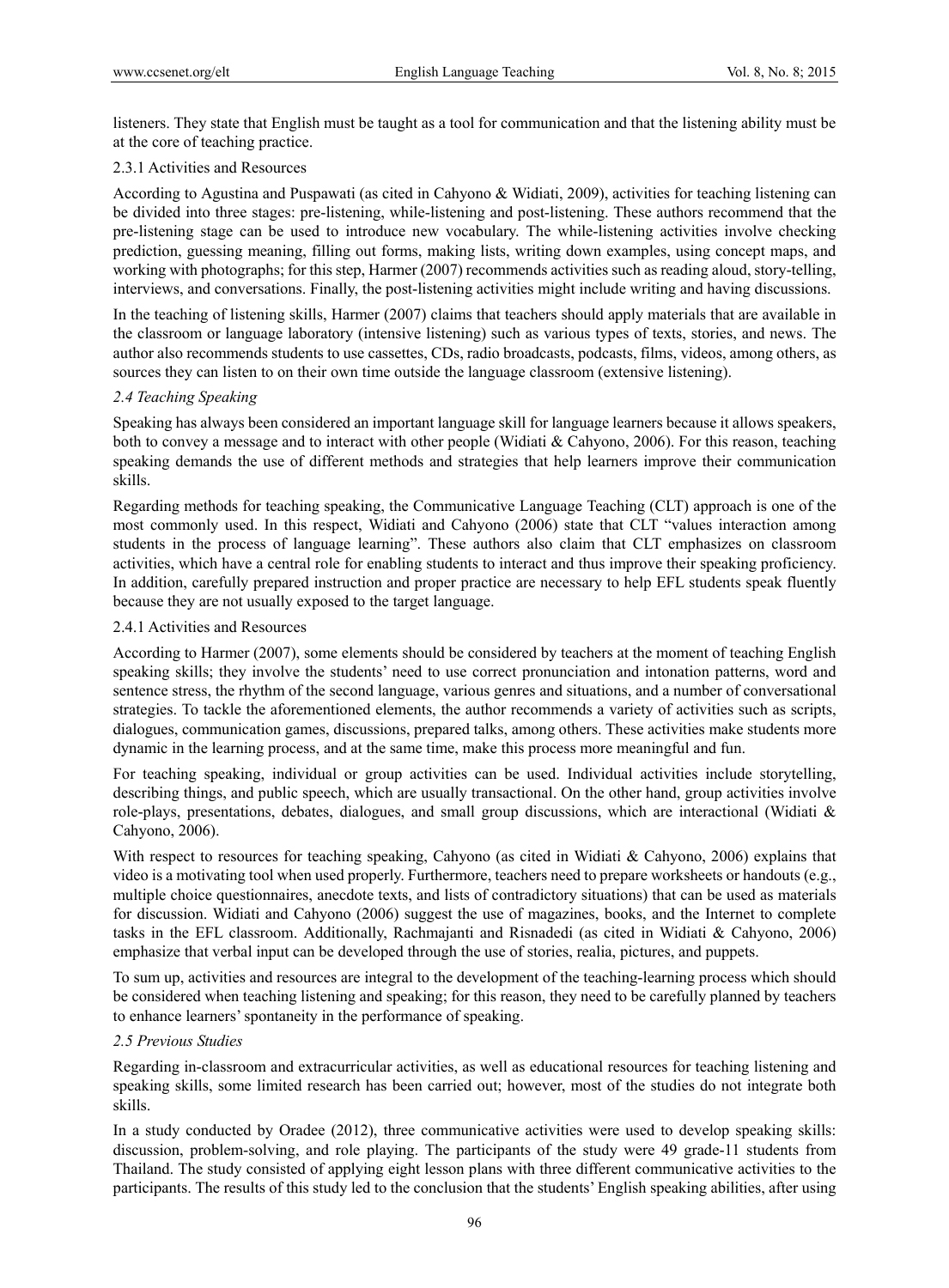the three communicative activities, were significantly improved.

Urrutia and Vega (2010) developed an action research study about the influence of games on the improvement of students' oral production. The participants involved were tenth grade students of a public school located in Colombia. To develop the project, video recordings, teachers' journals and students' questionnaires were applied by the researchers. The results showed that students felt better, freer and more confident when performing games in small groups. Also, collaboration, solidarity and interaction among students were particularly seen during these activities.

Another study by Widiati and Cahyono (2006) reviews the teaching of EFL speaking in an Indonesian context within the broader perspective of ESL/EFL language teaching methodology. Aspects such as problems in the teaching of EFL speaking, activities commonly performed, materials usually used in EFL speaking classes, and assessment of oral English proficiency are discussed. The results show that the problems that Indonesian EFL learners face in developing their speaking performance relate not only to their linguistic and personality factors, but also to the types of classroom tasks provided by the teachers. Additionally, not all of the classroom activities have been designed so as to trigger more spontaneous expressions by students. As for the materials for speaking, they can be prepared either by the students based on specific tasks assigned by the teacher or provided by the teacher alone.

Regarding listening skills, Bahrami (2010) conducted a study on the effects of task types on EFL learners' listening ability. In order to carry out this study, 90 Iranian students were randomly selected. This quasi-experimental study consisted of two task-based tests of listening comprehension and a test of language proficiency. There were three groups of intermediate, upper-intermediate, and advanced students who were given special listening tasks related to labeling, selecting, matching, and filling forms during twenty sessions of the whole term. According to the results, task-based input tends to improve the listening-comprehension skill in EFL students. The three types of tasks not only affected the listening comprehension of the participants and improved it, but also corresponded to the three levels of language proficiency and proved to be suitable for all the participants at all levels.

Another study related to the teaching of listening skills is the one by Mousavi and Iravani (2012), whose purpose was to compare authentic and non-authentic listening materials on the listening comprehension of Iranian EFL students. The sample included 80 ten-semester students (upper-intermediate level) who were divided into two experimental treatment groups. A pre-test and a post-test including authentic and non-authentic listening materials were applied in order to identify their benefits; additionally, special listening tasks were used during twenty sessions (10 weeks, two sessions a week), plus 3 test sessions. In conclusion, the results of this study show that implementing authentic listening materials in the EFL classroom is more beneficial for students' listening comprehension and proficiency than using non-authentic materials.

With respect to how relevant materials are in teaching listening skills, Camacho (2013) carried out a case study on the factors affecting listening skills and their implications for the development of communicative competence at a public university in Colombia. The participants were three English intermediate-level students from the Foreign Language program; data were gathered through non-participant observations and semi-structured interviews. Among the results obtained, it was confirmed that the use of materials such as books, podcasts, online exercises, videos, and songs adapted to students' level, helped learners gain a better understanding and enjoy the activities they were engaged in. The way the teacher used instructional materials during the classes had important implications in the development of listening skills among the participants.

## **3. Method**

#### *3.1 Participants*

The sample for this study was obtained from statistical information provided by the Ecuadorian Ministry of Education related to number of high schools, geographical location, and number of students enrolled in the second year of public senior high schools during the academic year 2013-2014.

The population consisted of a sample of 188 students (90 men and 98 women) between the ages of 15 and 18 years, and 10 English teachers of senior high schools in the Amazon Region, particularly in the towns of Zamora and Yantzaza. The population was obtained through random sampling of a universe of 367 students enrolled in public high schools.

#### *3.2 Materials*

1. A questionnaire concerning teaching of listening and speaking skills was applied to both students and teachers. It included questions related to activities in the classroom and extracurricular activities as well as educational resources.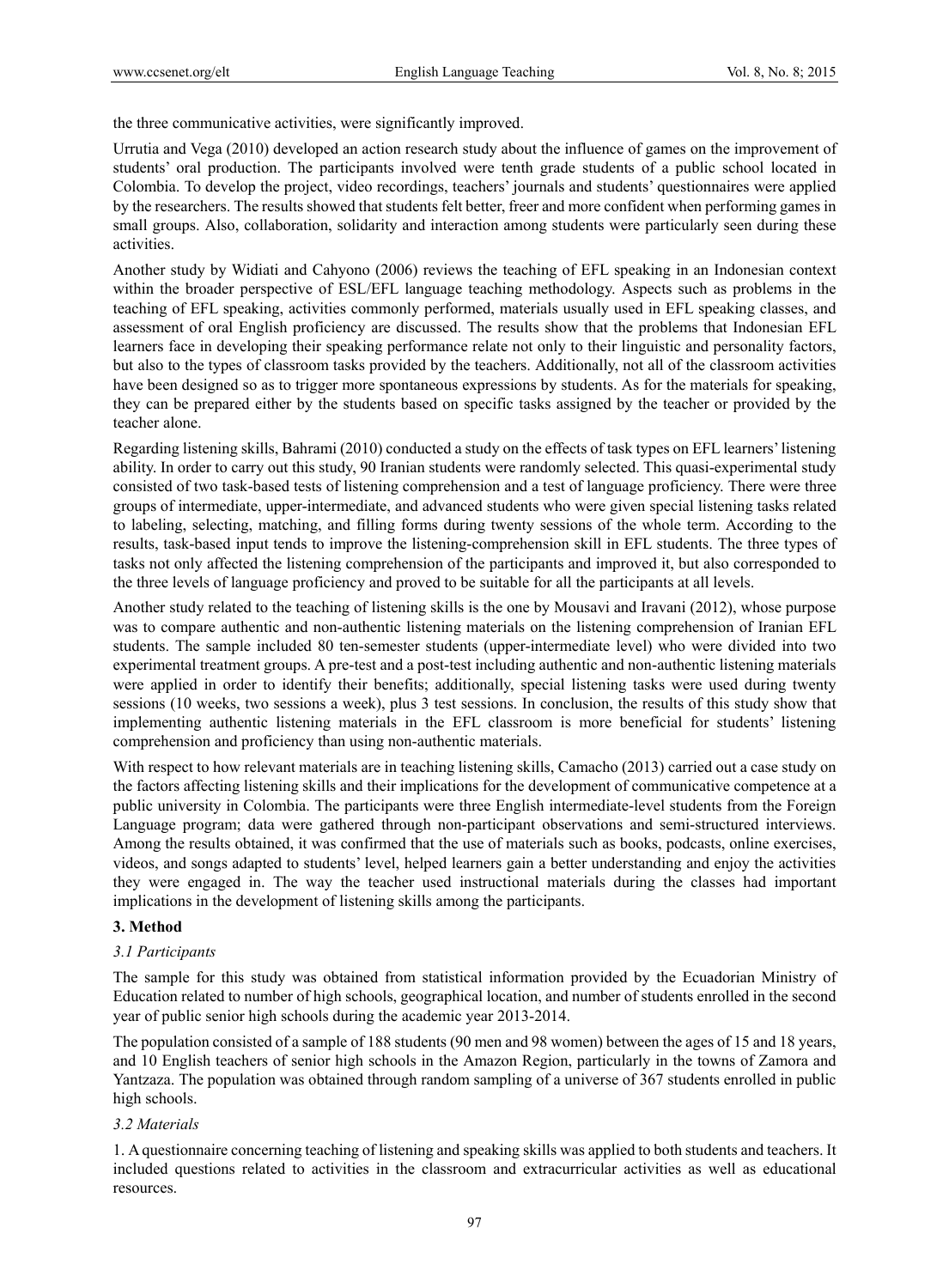2. Interviews about the aforementioned elements that influence the teaching of listening and speaking skills were applied to teachers.

3. The Cambridge English Unlimited Placement Test was administered in order to know the students' English proficiency level of listening and speaking skills based on the Common European Framework (CEFR) levels.

4. Observation sheets were used to gather information from a total of 15 classes in order to obtain further information about the teaching process in the participant high schools. The researchers took notes on the elements related to activities in the classroom and extracurricular activities as well as educational resources that the teachers used. Moreover, data collected were used to attain a clear idea about the teachers' English proficiency level.

## *3.3 Procedure*

This study was conducted by using a mixed-method approach, which involves both quantitative and qualitative procedures. A sample of students was randomly selected from public high schools in order to apply questionnaires and interviews. High school English teachers were also randomly chosen to respond a questionnaire and an interview. The positive aspect of random sampling is that the population is given an equal chance of inclusion in the sample without affecting probability (Teddy & Yu, 2007).

The information gathered was tabulated using Excel software in which the corresponding frequencies and percentages were calculated. The analysis of the quantitative data was conducted by interpreting the results obtained. An important feature of quantitative studies is that they allow researchers to project their results onto a larger population through an objective process (Creswell, 2002; Thorne & Giesen, 2002). On the other hand, qualitative research involves subjective data that is obtained from the opinions, experiences, and feelings of people (Hancock, Ockleford, & Windridge, 2009). In the current study, the qualitative analysis was carried out by comparing and contrasting the quantitative results with the information gathered from class observations and interviews.

## **4. Results and Discussion**

In this section, classroom and extracurricular activities as well as educational resources for the development of listening and speaking skills were analyzed according to the results obtained after data tabulation. For this analysis, the most relevant percentages (either low or high) were considered and discussed.

It is worth mentioning that teachers believe that their students are not very fond of dealing with listening and speaking. In addition, they think that the English level of their students varies from basic to low-intermediate. This contrasts with the results obtained from the placement tests applied to students, in which 60% do not even reach a basic level, 33.33% reach a basic level, and 6.67% reach a low-intermediate level, according to the CEFR.

## *4.1 Activities in the Classroom and Extracurricular Activities*

## 4.1.1 Activities in the Classroom

Based on the students' questionnaire, the most frequent activities used in order to improve listening skills are completion exercises and dialogues (56.91 %), followed by dramatization (18.61%); while other activities such as listening to music, dictation, and videos had a very low percentage that varied from 1% to 10%. Similarly, 43.33% of teachers confirmed that the aforementioned activities are mostly used to develop their students' listening skills and 33.32% answered that reading aloud and audios also play an important role in the class.

Considering the students' point of view about the frequency of listening activities developed per unit, we found that 78.72 % agreed on the fact that these activities were practiced from three to four times within every unit. When it comes to the teachers' opinion, 80% confirmed performing listening activities at least three to four times per unit. It can be inferred that students have the opportunity to practice that skill quite frequently during every unit, which implies that students might have a good level of the listening competence.

With respect to the frequency of speaking activities used in each unit, 83% of students answered that they practice this skill more than three times per unit; this fact has been confirmed by 90% of teachers. In this context, the most common speaking activities, according to students' opinion, were dialogues (57.45%), repetitions (18%), and asking questions (11.70%); furthermore, teachers expressed that dialogues (32%) and repetitions (24%) are the most frequent speaking activities provided in the classroom.

It is apparent that even though there is not a great variety of activities applied by teachers in order to develop students' listening and speaking skills, it can be stated that there is still a significant choice of a few specific activities that enable the improvement of those skills quite frequently (completion exercises and dialogues for developing listening and speaking respectively).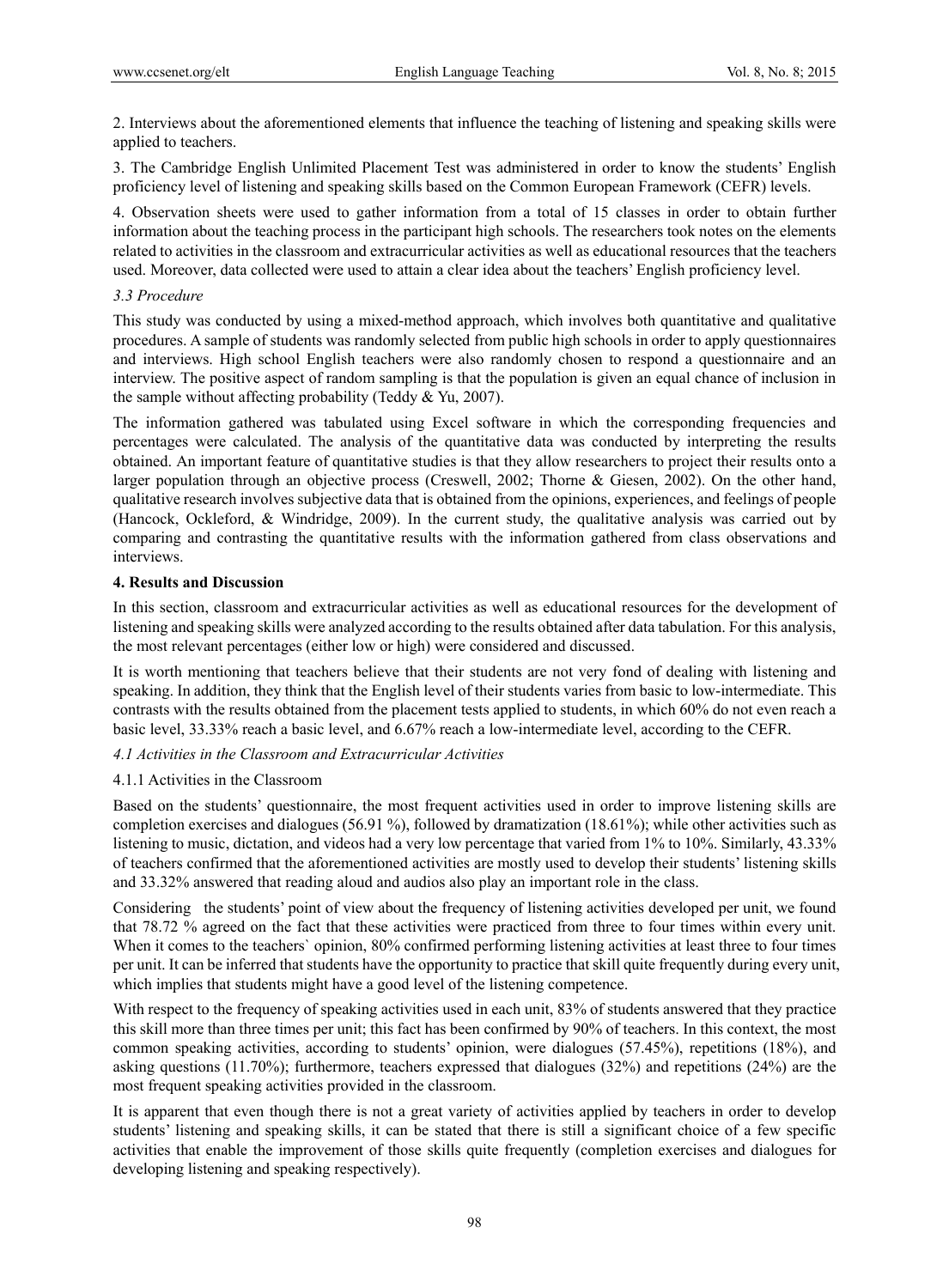Regarding the use of English to perform listening and speaking activities in the classroom, the results show that 94.15% of the students feel that their teachers emphasize the use of the target language. These results are similar to the ones obtained from the teacher's questionnaire, in which 90% of them answered that they use English frequently.

The aforementioned results coincide with the class observations, in which the frequent use of English during the listening and speaking activities was confirmed. However, most of the teachers observed did not demonstrate a good command of English; this issue would lead to an incorrect input for their students during the lessons while performing listening and speaking activities. On the other hand, the use of the mother tongue was also observed at certain points of the lesson. The moderate use of the mother tongue (L1) is useful to control the class and to share some cultural matters like jokes; nevertheless, the excessive use of L1 in the EFL classroom can be counter-productive since students would use their mother tongue to communicate among themselves (Sharma, 2006).

Apart from the excessive use of L1 and the poor command of English on the part of teachers, there are other difficulties that might affect the development of listening and speaking skills in the classroom. Students' opinions show that the main difficulties for performing listening activities are speech rate, which represents 39.36%, and pronunciation, which represents 36.17%. Similarly, teachers think that the main problems are speech rate, pronunciation, and vocabulary, with percentages of 53.85%, 23.08%, and 23.08% respectively.

Regarding the most difficult aspect when speaking English, 53.19% of students consider that pronunciation is the most difficult one. Besides pronunciation, other aspects such as vocabulary and fear of making mistakes were also mentioned. It is significant to observe that 32.45% of students answered that they are afraid of making mistakes when producing the target language orally. Likewise, teachers think that pronunciation (40%) and fear of making mistakes (40.67%) constitute the most difficult aspects learners face when speaking English.

In order to help students overcome their difficulties for listening and speaking English, students mention that the most common strategies that their teachers use to perform the activities in the classroom are repeating the message (26.60%) and translating the message into Spanish (25%); using the dictionary, speaking slowly, and making gestures to convey the message are also other strategies implemented, which represent a total of 40.96%.

On the other hand, 40.91% of teachers believe that repeating the message constitutes the most useful strategy to help their students deal with problems when listening and speaking English. Making gestures to explain the message is also a strategy employed by teachers (27.27%). Finally, using the dictionary, translating the message into Spanish, and speaking slowly are applied by teachers (31.83%).

## 4.1.2 Extracurricular Activities

In the case of extra-class activities for practicing listening, almost three quarters of students (71.26%) expressed that the most recommended extracurricular activities were listening to English music with lyrics, watching videos, and talking to native speakers. On the contrary, a small percentage of students (19.14 %) affirmed that none of the mentioned activities were suggested by teachers. In addition, the results obtained from the teachers' questionnaire are not very different since 88.46 % of their responses coincided with those provided by students.

For practicing speaking, the most recommended by teachers were watching videos at home and discussing them in class (25.92%), having conversations with English native speakers (25.92%), watching news (18.51%), and using karaoke and Skype (14.81%); whereas, students expressed that activities such as watching videos and having conversations with English native speakers (43.61%) were the most encouraged by teachers. On the other hand, some students (24.46%) mentioned that their teachers did not suggest any extracurricular activities.

It is necessary to keep in mind that since students are learning to communicate, they should be provided with as many opportunities as possible to practice the language. In this respect, Heejong (2008) suggests that the more students are faced with aural input, the better users of the language they become. For this reason, activities in the classroom and extracurricular activities for practicing listening and speaking skills must be an essential component in the EFL teaching-learning process.

## *4.2 Educational Resources*

In line with the results, most of the students (60.64%) and a significant percentage of teachers (35.71%) state that the most used resource to teach listening and speaking is the audio CD, which comes with the textbook. The rest of the resources such as CD-ROMs, videos, and the Internet make up a much less significant component of the learning process.

Direct class observations revealed that although teachers and students claim that the resources used in the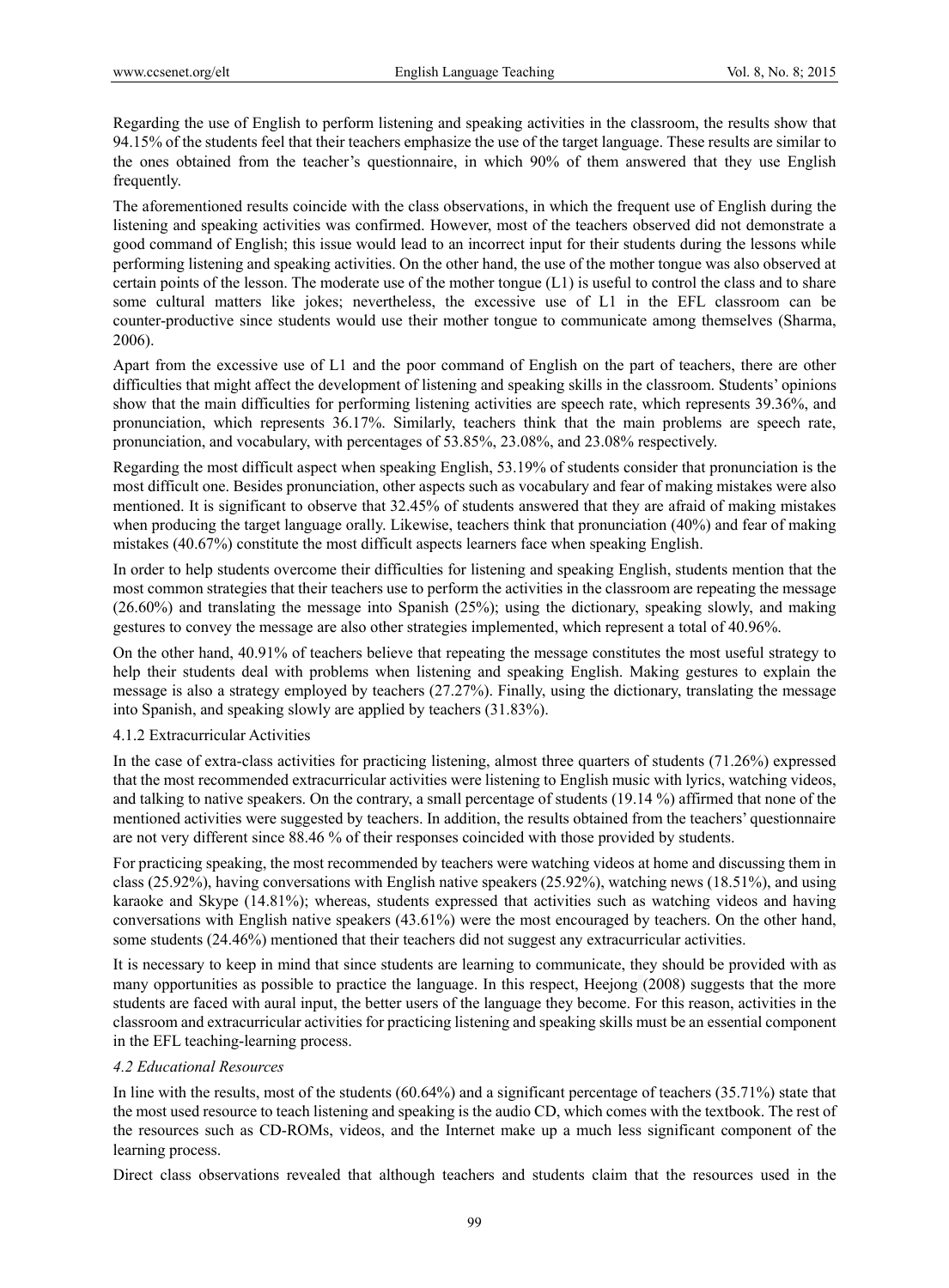classroom include an audio CD, none of the teachers in the target classes actually used it. Instead, it was observed that the teachers used the textbook by including reading aloud activities to provide listening input; the problem with this activity is that the input that teachers provide is not authentic since some of them do not have a high proficiency level of English.

Moreover, with respect to the level of difficulty of the activities from the textbook, the results of the questionnaires show that the listening activities were moderately easy, as 62.23% of the students and 50% of the teachers claimed this fact, while a small percentage of students (14.36%) and teachers (20%) considered them to be difficult. This means that there was a small subset of students that were having difficulties with the listening activities from the textbook. In this case, it is important to consider the needs of all of the students and look for additional listening activities with a lower level of difficulty. Concerning speaking, a significant percentage of students and teachers, 57.45% and 50% respectively, feel that the speaking activities in the textbook are moderately easy. It is also worth mentioning that almost (20%) of the students and (10 %) of teachers consider the speaking activities in the book to be difficult.

Furthermore, the observations showed that there is an excessive focus on the use of the textbook as a primary source of listening and speaking activities. In this regard, Biemer (1992) indicates that teachers need to keep in mind that the textbook is not the only resource they can use in the classroom. In fact, this author also states that the textbook is often the major resource, but there are other materials that teachers may use or adapt so that students feel engaged in developing listening and speaking skills.

In this context, educational technology is one of the resources that makes learning more interesting and can help students save time and increase English practice (Kasapoglu-Akyol, 2010). Additionally, Prapphal (2003) emphasizes that technology is a good way to help students communicate; although, it cannot be a substitute for a good language teacher. All in all, the resources used to teach speaking and listening skills are much more useful if they are accompanied by the pertinent type of activities and an adequate management on the part of teachers, which involves training them to use those tools appropriately by considering factors such as level, age, learning styles, among others.

According to the teachers' interviews, the importance of technological resources is undeniable nowadays; nonetheless, most of the observed institutions lacked technology devices to be used in the classroom. It is important to mention that a few institutions had these resources available, but teachers did not use them to enhance listening and speaking skills.

In this context, there is a variety of materials such as realia, technology, videos, powerpoint presentations, music, and podcasts that teachers can use, besides the textbook; these materials should be selected considering students' needs and interests to develop real communication among learners. Although the textbook can be the most important resource in the classroom, it is necessary to add extra materials that will allow the students to have different perspectives on the contents studied.

## **5. Conclusions**

The completion of exercises based on a listening passage and dialogues were the most frequent activities used by students to practice listening. Dramatizations, watching videos, and listening to music were rarely asserted in spite of the fact that these activities were the most recommended by teachers. On the other hand, dialogues and repetition drills were the most frequent activities carried out by students to enhance speaking. Dramatizations, oral presentations, and discussions were occasionally used although teachers stated that they are indispensable to improve this skill.

Although the results of this research showed that there was a frequent use of English in the classroom, the English proficiency of the teachers was not as high as expected, considering the fact that in Ecuador high school teachers should master a B2 proficiency level according to the CEFR.

When speaking English, the most difficult aspects faced by students were pronunciation and fear of making mistakes; meanwhile, when they tried to listen to information in English, pronunciation and speech rate were the most difficult issues. The predominant strategies to help students overcome obstacles at the moment of listening and speaking were repetition of messages, translation of messages into Spanish, and the use of dictionaries.

Listening to English music with lyrics, watching videos, and talking to native speakers were the most recommended extracurricular activities for practicing listening. On the contrary, watching videos at home and discussing them in class, having conversations with English native speakers, watching news, using karaoke and Skype were the activities teachers encouraged the most.

Teachers and students consider that among the resources, audio CDs were the most frequent aids for enhancing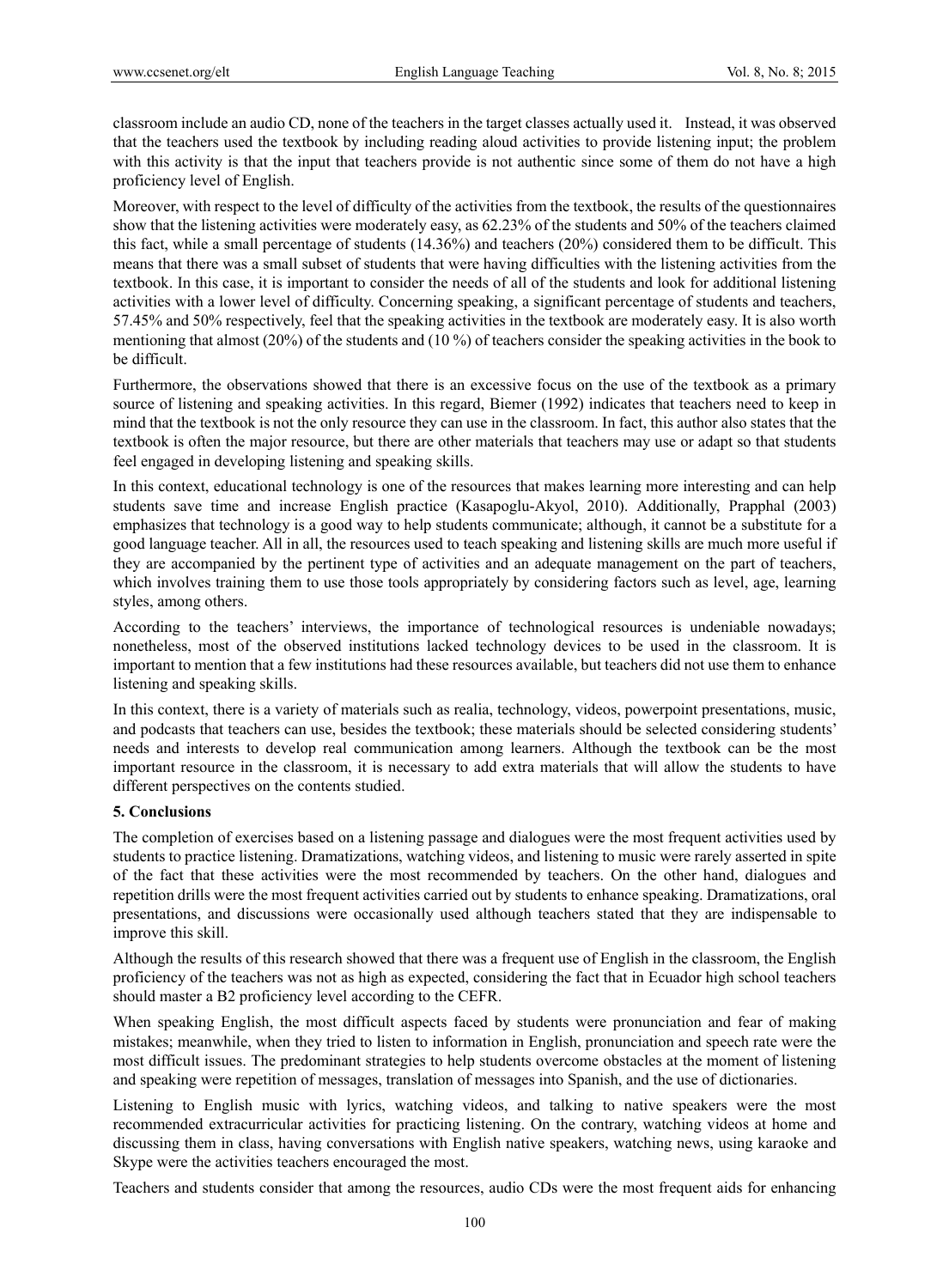listening and speaking; CD-ROMs, videos, and the Internet were rarely used in the classroom. However, it was surprising to see that the aforementioned resources were not used in any of the observed classes; instead, listening and speaking activities were mainly based on the textbook.

Even though technological resources are a trend in EFL teaching today, most of the observed institutions lacked technological devices to be used in the classroom; however, it was noticed that a few institutions had technological devices available, but they were not used to enhance listening and speaking skills.

## **6. Recommendations**

Teachers need to be involved in continuous training for professional development in order to improve their proficiency level. This will allow them to know and use a big range of activities and to provide the correct input for their students in order to help them develop listening and speaking skills.

Aspects such as pronunciation and speech rate must be considered when planning and teaching listening skills. Regarding the speaking skill, teachers should emphasize on pronunciation drills and encourage students to become more confident on their speaking production regardless of making mistakes.

Authorities ought to provide technological resources required for teachers to enhance listening and speaking skills, so the textbook and audio CDs are not the only resources used in the classroom. In institutions where technological tools are available, teachers should use them more frequently; in fact, there are technological tools that can be used to improve different English language skills; for example, electronic dictionaries, websites, e-mail, chat software (eg. MSN messenger), word processors, video-cameras, TV, radio, web-based projects, online self-tests, and electronic portfolios.

## **Acknowledgments**

The authors want to take this opportunity to acknowledge Universidad Técnica Particular de Loja authorities for supporting our research work. Likewise, the collaboration of the principals, teachers, and students of the participating institutions is immensely valuable.

#### **References**

- Araya, K. (2007). Teaching materials: A critical position about the role they play in the language classroom. *Actualidades Investigativas en Educación, 7*(3), 1-16. http://dx.doi.org/10.15517/aie.v7i3.9297
- Bahrami, M. (2010). *The effect of task types on EFL learners' listening ability.* Retrieved from http://www.kon.org/urc/v9/bahrami.html
- Biemer, L. B. (1992). *The textbook controversy: The role of content.* In J. G. Herlihy (Ed.), The textbook controversy. Norwood, NJ: Ablex Publishing Corp.
- Brown, H. D. (2001). *Teaching by principles. An introductory approach to language Pedagogy*. White Plains, New York: Pearson Education Company.
- Cahyono, B. Y., & Widiati, U. (2009). The teaching of EFL listening in the Indonesian context: The state of the art. *TEFLIN Journal, 20*(2), 269-292.
- Camacho, M. (2013). Exploring factors affecting listening skills and their implications for the development of the communicative competence: A case study. *Opening Writing Doors, 10*(2), 77-116.
- Creswell, J. W. (2002). *Research design: Qualitative, quantitative, and mixed methods approaches.* New York. Sage Publications.
- Davies, P. M., & Pearse, E. (2000). *Success in English Teaching*. Oxford University Press.
- Eccles, J. S., Barber, B. L., Stone, M., & Hunt, J. (2003). Extracurricular activities and adolescent development. *Journal of Social Issues, 59*(4), 865-889. http://dx.doi.org/10.1046/j.0022-4537.2003.00095.x
- Gao, X. (2009). The 'English corner' as an out-of-class learning activity. *ELT Journal, 63*(1)*,* 60-67. http://dx.doi.org/ 10.1093/elt/ccn013
- Hancock, B., Ockleford, E., & Windridge, K. (2009). *An introduction to qualitative research. Sheffield: The NIHR research design service for Yorkshire & the Humber*. Retrieved from http://www.rds-yh.nihr.ac.uk/wp-content/uploads/2013/05/5\_Introduction-to-qualitative-research-2009.pdf
- Harmer, J. (2007). *The practice of English Language Teaching* (4th ed.). New York: Longman. http://dx.doi.org/10.1093/elt/ccn029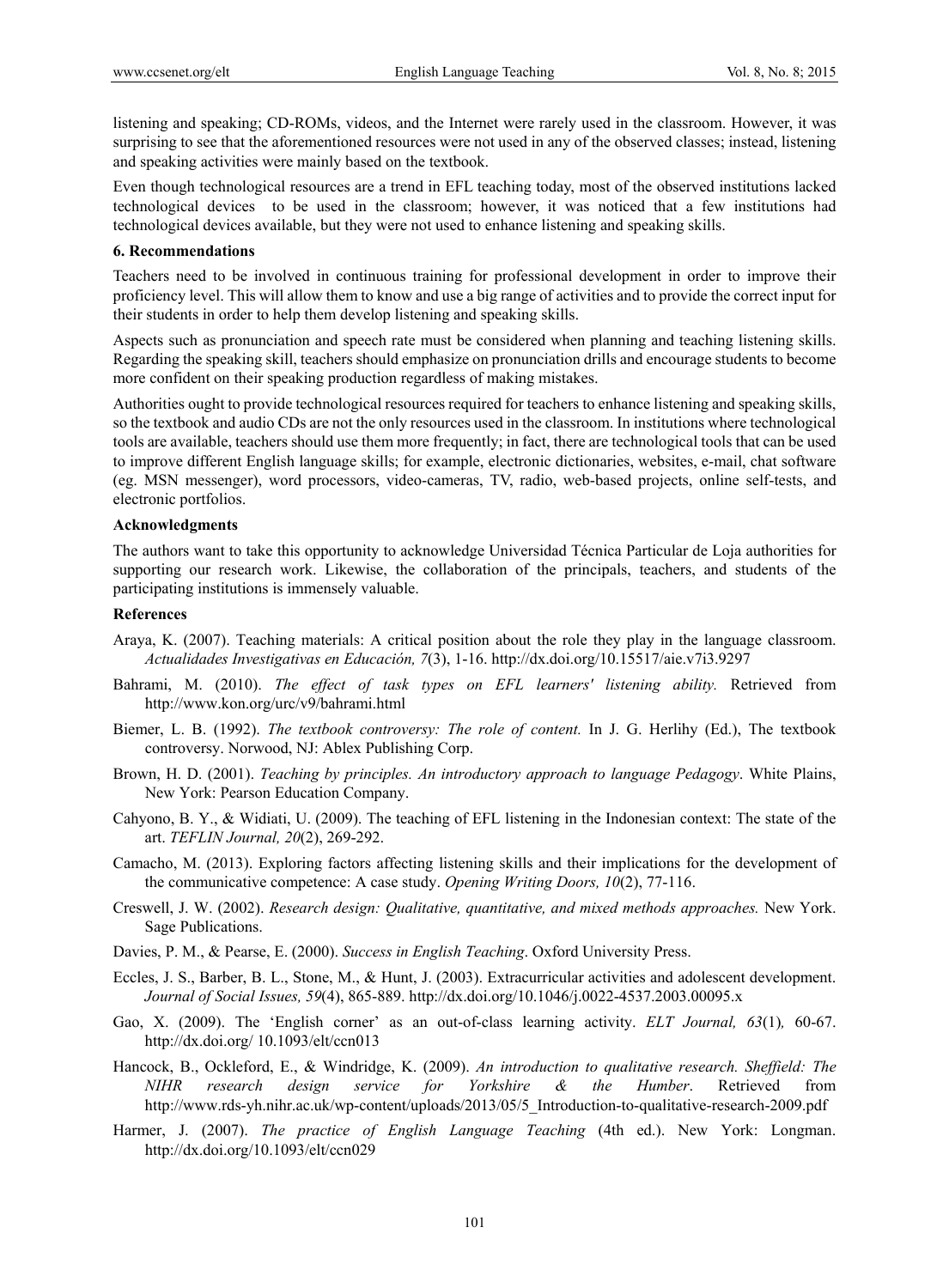- Heejong, Y. (2008). The effect of class size reduction on foreign language learning: A case study 1. *Language and Linguistics, 2,* 1089-1101. http://dx.doi.org/10.1111/j.1749-818X.2008.00090.x
- Hedgcock, J. S. (2002). Facilitating access to communities of practice in language teaching: Toward a socioliterate approach to teacher education. *The Modern Language Journal, 86*(3), 299-317. http://dx.doi.org/10.1111/1540-4781.00151
- Kasapoglu-Akyol, P. (2010). Using educational technology tools to improve language and communication skills of ESL students. *Novitas-ROYAL (Research on Youth and Language), 4*(2), 225-241. Retrieved from http://www.novitasroyal.org/Vol\_4\_2/kasapoglu-akyol.pdf
- Kasper, G. (1997). *Can pragmatic competence be taught*? Honolulu: University of Hawaii, Second Language Teaching & Curriculum Center. Retrieved from http://nflrc.hawaii.edu/NetWorks/NW06/default.html
- Kurita, T. (2012). Issues in second language listening comprehension and the pedagogical implications. *Accents Asia*, *5*(1), 30-44. Retrieved from http://www.accentsasia.org/3.html
- Lightbown, P. M., & Spada, N. (2006). *How languages are learned*. London: Oxford University Press.
- Morley, J. (2001). Aural comprehension instruction: Principles and practices. *Teaching English as a second or foreign language*, *3*, 69-85. Retrieved from http://gaining.educ.msu.edu/resources/files/Teaching%20listening.Morley%202001.pdf
- Mousavi, S. A., & Iravani H. (2012). The effect of authentic versus non-authentic aural materials on EFL learners' listening comprehension. *English Language and Literature Studies*, *2*(1), 21-27. http://dx.doi.org/10.5539/ells.v2n1p21
- Nunan, D. (1991). *Language teaching methodology*. London: Prentice Hall.
- Oradee, T. (2012). Developing speaking skills using three communicative activities (discussion, problem-solving, and roleplaying). *International Journal of Social Science and Humanity, 2*(6), 533-535. http://dx.doi.org/10.7763/IJSSH.2012.V2.164
- Prapphal, K. (2003). English proficiency of Thai learners and directions of English teaching and learning in Thailand. *Journal of English Language Studies*, *1*(1), 6-12. Retrieved from http://jels.iauctb.ac.ir/
- Pourhossein, G., & Reza, A. (2011). A study of factors affecting EFL learners' English listening comprehension and the strategies for improvement. *Journal of Language Teaching and Research, 2*(5), 977-988. http://dx.doi.org/10.4304/jltr.2.5.977-988
- Rivers, W. M. (1981). *Teaching Foreign-Language skills* (2nd ed.). Chicago: University of Chicago Press.
- Sharma, B. K. (2006). Mother tongue use in English classroom. *Journal of NELTA***,** *11*, 1-2.
- Stepanyan, K., Mather, R., Jones, H., & Lusuardi, C. (2009). Student engagement with peer assessment: A review of pedagogical design and technologies. *Lecture Notes in Computer Science, 5686*, 367-375. http://dx.doi.org/10.1007/978-3-642-03426-8\_44
- Teddlie, C., & Yu, F. (2007). Mixed methods sampling: A typology with examples. *Journal of Mixed Methods Research, 1*, 77-100. http://dx.doi.org/10.1177/23456789062
- Tenhouse, A. M. (2003). College extracurricular activities impact on students, types of extracurricular activities. *Encyclopedia of Education*. Retrieved from http://education.stateuniversity.com/pages/1855/College-Extracurricular-Activities.html
- Thorne, M., & Giesen, M. (2002). *Statistics for the behavioral sciences*. New York: McGraw-Hill.
- Urrutia, W., & Vega, E. (2010). Encouraging teenagers to improve speaking skills through games in a Colombian public school. *Profile Issues in Teachers' Professional Development, 12*(1), 11-31. Retrieved from

http://www.scielo.org.co/scielo.php?script=sci\_arttext&pid=S1657-07902010000100002&lng=en&tlng=pt

- Usó-Juan, E., & Martínez-Flor, A. (2006). *Current trends in the development and teaching of the four language skills*. Berlin: Mouton de Gruyte. http://dx.doi.org/10.1515/9783110197778
- Villalobos, J. (2003). El docente y actividades de enseñanza/aprendizaje: Algunas consideraciones teóricas y sugerencias prácticas. *Educere*, *7*(22), 170-176. Retrieved from http://www.saber.ula.ve/bitstream/123456789/19790/1/articulo5.pdf
- Weaver, C. (1972). *Human listening: Process and behavior*. New York: Bobbs- Merrill.